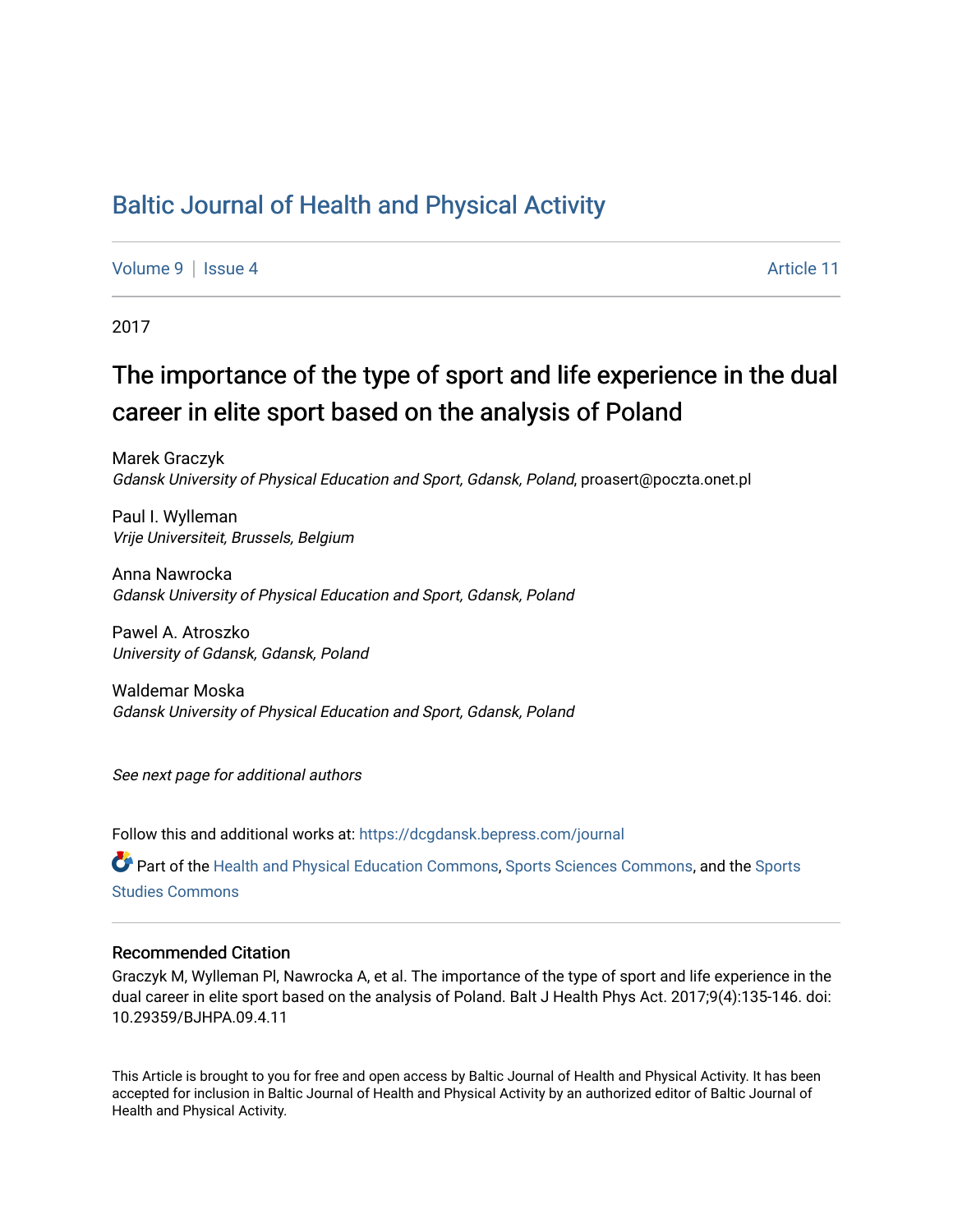## The importance of the type of sport and life experience in the dual career in elite sport based on the analysis of Poland

### Authors

Marek Graczyk, Paul I. Wylleman, Anna Nawrocka, Pawel A. Atroszko, Waldemar Moska, Tomasz Tomiak, and Hubert Krzysztofiak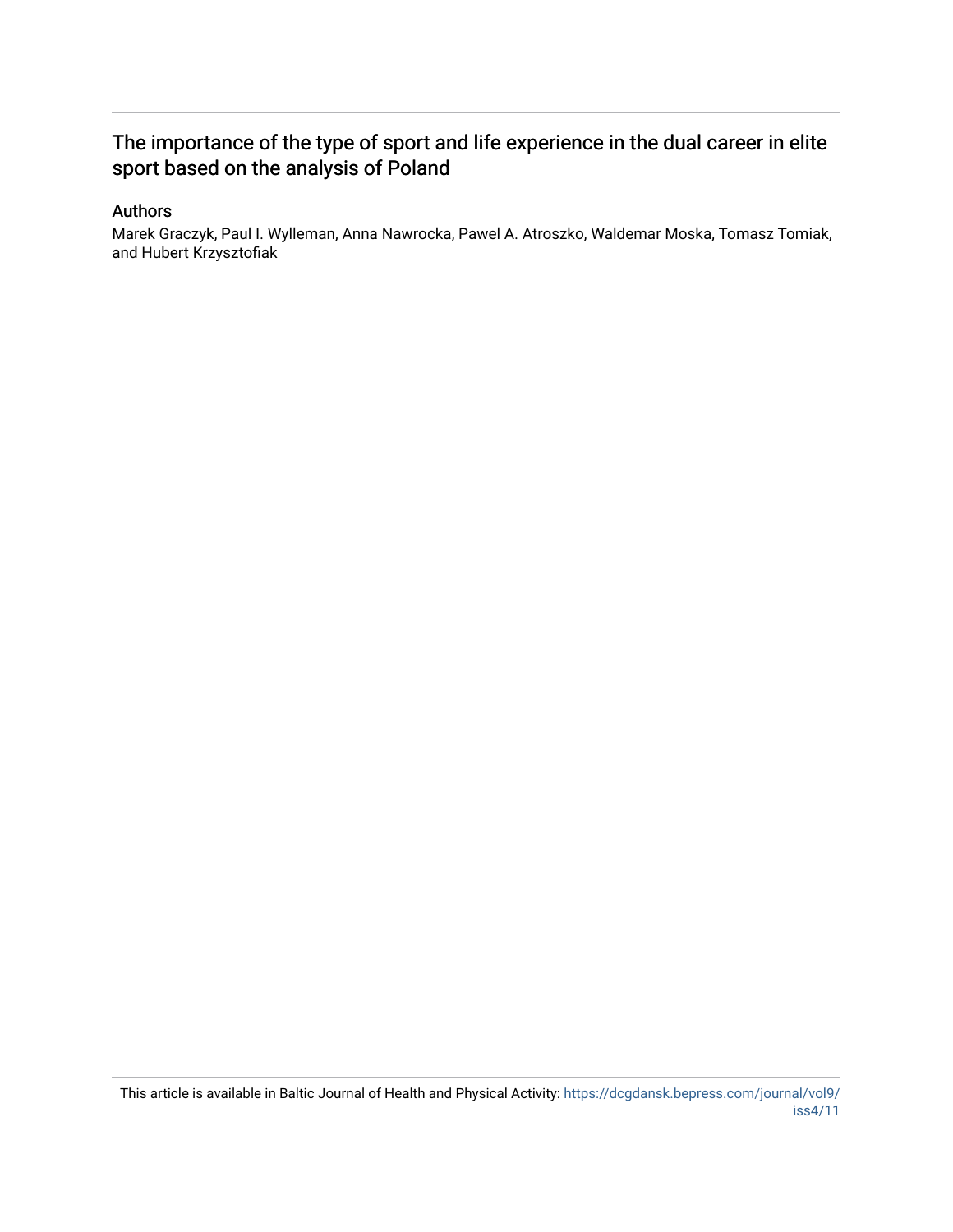**Authors' Contribution:**

- **A** Study Design
- **B** Data Collection **C** Statistical Analysis
- **D** Data Interpretation
- **E** Manuscript Preparation
- **F** Literature Search
- **G** Funds Collection

# **The importance of the type of sport and life experience in the dual career in elite sport based on the analysis of Poland**

**Marek Graczyk1 ABDFG, Paul I. Wylleman2 ABFG, Anna Nawrocka1 DEF, Paweł A. Atroszko3 CDE, Waldemar Moska1 BG, Tomasz Tomiak1 BG, Hubert Krysztofiak4 BG**

- <sup>1</sup> Gdansk University of Physical Education and Sport, Gdansk, Poland
- 2 Vrije Universiteit, Brussels, Belgium
- <sup>3</sup> University of Gdansk, Gdansk, Poland
- 4 Department of Applied Physiology, Mossakowski Medical Research Centre PAS, Warsaw, Poland

| <b>abstract</b>         |                                                                                                                                                                                                                                                                                                                                                                                            |
|-------------------------|--------------------------------------------------------------------------------------------------------------------------------------------------------------------------------------------------------------------------------------------------------------------------------------------------------------------------------------------------------------------------------------------|
| <b>Background</b>       | The objective of this study is to check whether the type of sport is important for the<br>development of the dual career in professional sport.                                                                                                                                                                                                                                            |
| <b>Material/Methods</b> | This study utilised the Chi-square test of the independence measurement model and<br>student's T test. It also analysed 7 scenarios. A final survey-list consisted of the 38 items of<br>competences and it was completed by 243 young people who took part in this study; the<br>sample included 151 (67.7%) athletes training individual disciplines and 72 (32.3%) team<br>disciplines. |
| <b>Results</b>          | The statistically significant results between the groups are in terms of competence<br>(scenarios 3 and 6). There were no statistically significant differences between the groups<br>in terms of life experience.                                                                                                                                                                         |
| <b>Conclusions</b>      | Results in both parts of the study confirmed the three hypotheses. It turned out that the<br>type of sport does not affect the course of the dual career in professional athletes.                                                                                                                                                                                                         |
| Key words               | type of sport, life experience, elite sport                                                                                                                                                                                                                                                                                                                                                |
| ---------------         |                                                                                                                                                                                                                                                                                                                                                                                            |

#### **article details**

| <b>Article statistics</b>    | Word count: 5,293; Tables: 8; Figures: 0; References: 17                                                                                                                                                                                                                                                                                                                                                                                                                                                                                                                                                                                                                                                                                                                                                                                                      |
|------------------------------|---------------------------------------------------------------------------------------------------------------------------------------------------------------------------------------------------------------------------------------------------------------------------------------------------------------------------------------------------------------------------------------------------------------------------------------------------------------------------------------------------------------------------------------------------------------------------------------------------------------------------------------------------------------------------------------------------------------------------------------------------------------------------------------------------------------------------------------------------------------|
|                              | Received: September 2017; Accepted: December 2017; Published: December 2017                                                                                                                                                                                                                                                                                                                                                                                                                                                                                                                                                                                                                                                                                                                                                                                   |
| <b>Full-text PDF:</b>        | http://www.balticsportscience.com                                                                                                                                                                                                                                                                                                                                                                                                                                                                                                                                                                                                                                                                                                                                                                                                                             |
| Copyright                    | © Gdansk University of Physical Education and Sport, Poland                                                                                                                                                                                                                                                                                                                                                                                                                                                                                                                                                                                                                                                                                                                                                                                                   |
| Indexation:                  | Celdes, Clarivate Analytics Emerging Sources Citation Index (ESCI), CNKI Scholar (China National Knowledge<br>Infrastructure), CNPIEC, De Gruyter - IBR (International Bibliography of Reviews of Scholarly Literature in<br>the Humanities and Social Sciences), De Gruyter - IBZ (International Bibliography of Periodical Literature in<br>the Humanities and Social Sciences), DOAJ, EBSCO - Central & Eastern European Academic Source, EBSCO -<br>SPORTDiscus, EBSCO Discovery Service, Google Scholar, Index Copernicus, J-Gate, Naviga (Softweco, Primo<br>Central (ExLibris), ProQuest - Family Health, ProQuest - Health & Medical Complete, ProQuest - Illustrata: Health<br>Sciences, ProQuest - Nursing & Allied Health Source, Summon (Serials Solutions/ProQuest, TDOne (TDNet),<br>Ulrich's Periodicals Directory/ulrichsweb, WorldCat (OCLC) |
| <b>Funding:</b>              | This research was conducted within the framework of a research grant Project Erasmus DC GEES (Gold in<br>Education and Elite Sport). About 80%, 624 639 Euro, of the project's total budget was funded by the EU. Prof.<br>Paul Wylleman was scientific coordinator of GEES, Koen De Brandt was secretary of GEES and dr Marek Graczyk<br>was national coordinator of GEES. Education Audiovisual and Culture Executive Agency is responsible for<br>implementing the program Erasmus sport delegated by the European Commission.                                                                                                                                                                                                                                                                                                                             |
| <b>Conflict of interest:</b> | Authors have declared that no competing interest exists.                                                                                                                                                                                                                                                                                                                                                                                                                                                                                                                                                                                                                                                                                                                                                                                                      |
| <b>Corresponding author:</b> | Dr Marek Graczyk, Department of Psychology, Gdansk University of Physical Education and Sport; Gorskiego 1,<br>80-336 Gdansk, Poland; phone: +48 58 5547269; e-mail: proasert@poczta.onet.pl                                                                                                                                                                                                                                                                                                                                                                                                                                                                                                                                                                                                                                                                  |
| <b>Open Access License:</b>  | This is an open access article distributed under the terms of the Creative Commons Attribution-Non-commercial<br>4.0 International (http://creativecommons.org/licenses/by-nc/4.0/), which permits use, distribution, and<br>reproduction in any medium, provided the original work is properly cited, the use is non-commercial and is<br>otherwise in compliance with the license.                                                                                                                                                                                                                                                                                                                                                                                                                                                                          |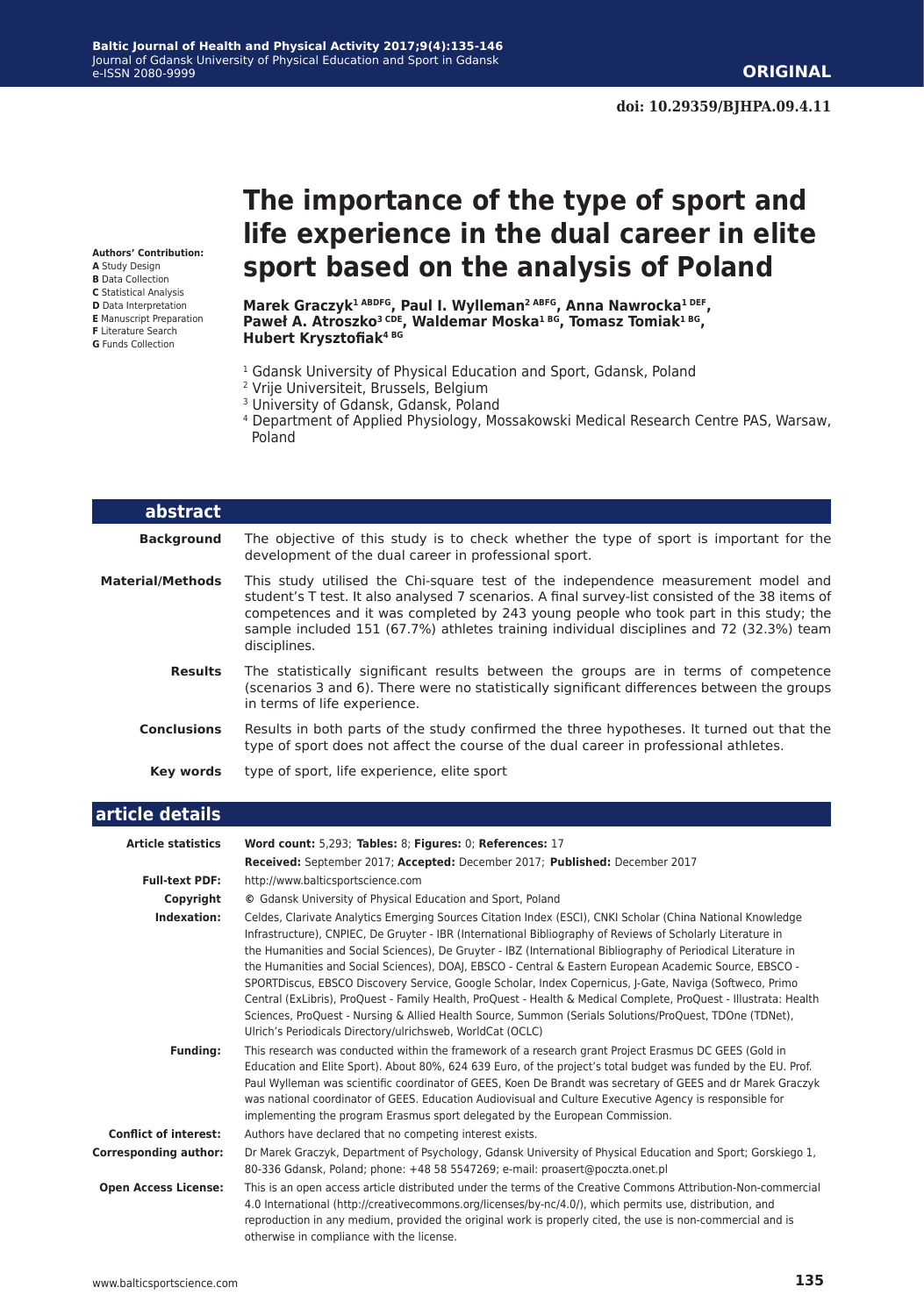## **introduction**

Involvement in a sports career and education are a great challenge for an athlete. Great success in one area is often done at the expense of other areas, e.g. education. At the moment, there are studies showing that there is a positive and complementary nature of dual career paths. Therefore, the importance of understanding the basic areas related to the differences in the development of athletes' lives is highlighted. The paper presents the study protocol to search for new methodological and analytical methods that can extend the current understanding of how psychological and social processes are combined in the social development of adolescent athletes. It is worth noting that this development is based on certain skills and career aspirations. In many economically developed countries, it is expected of athletes to combine their careers in a two-way manner. This action is aimed at ensuring the use of life chances [1]. Involved participation in both areas is a very difficult task. A number of international studies indicate that very able and talented athletes who are committed to both sports and educational tasks struggle to achieve their potential capabilities at the same time in the two areas [2, 3, 4]. Elite career in sport is not long (retirement from sports begins between 30 and 35 years of age) and requires a lot of work and time to develop skills specific to sports. There is a tendency to set priorities for student-athletes. Educational systems create serious restrictions which in some ways make it difficult for athletes to combine the two areas (sports career and education) [5, 6, 7]. Sports career does not always work out successfully; it can also lead to accidents and injuries. The consequences can be unpleasant leading to adaptation disorders outside sport, life under severe stress, fear of the consequences and even pubertal disorders [2, 3, 8, 9]. It is therefore necessary to determine the supporting factors and the competencies indicated to help young people to combine sports with the academic career. Combining a sports career and education is currently a new area of activity in the science of sport and especially psychology, pedagogy, sociology, sports medicine and sports theory. It should teach athletes through training and wider education to develop their competencies and enable them to achieve high performance in sports and at the end of their sporting career to get satisfaction in professional and personal life, as the theory of transactional sport by P. Wylleman and N. Stambulova says [4, 10, 11].

Perhaps in the world of sport, physical exercise is not considered a major factor of success. Success in competitive sports is associated with a number of factors, such as physical skills, professional skills and, undoubtedly, life experience. In team sports, athletes are involved with the team. They spend many hours on practising with the team and have more interaction and collaboration with partners, as opposed to individual sports. Individual athletes spend much time on solitary practice. In some individual sports, an athlete has more time for practising mental skills and behaviours in a quiet environment, while distraction and loss of concentration are part of team sports. Sport psychologists indicate that there is a difference between the psychological profile of team sports and individual sports athletes. Authors found that athletes of individual sports have a higher level of preparation because they cannot rely on their team mates [12].

Every aspiring athlete faces a choice. The choice regards the discipline: individual or team. What can determine the choice? Perhaps the biggest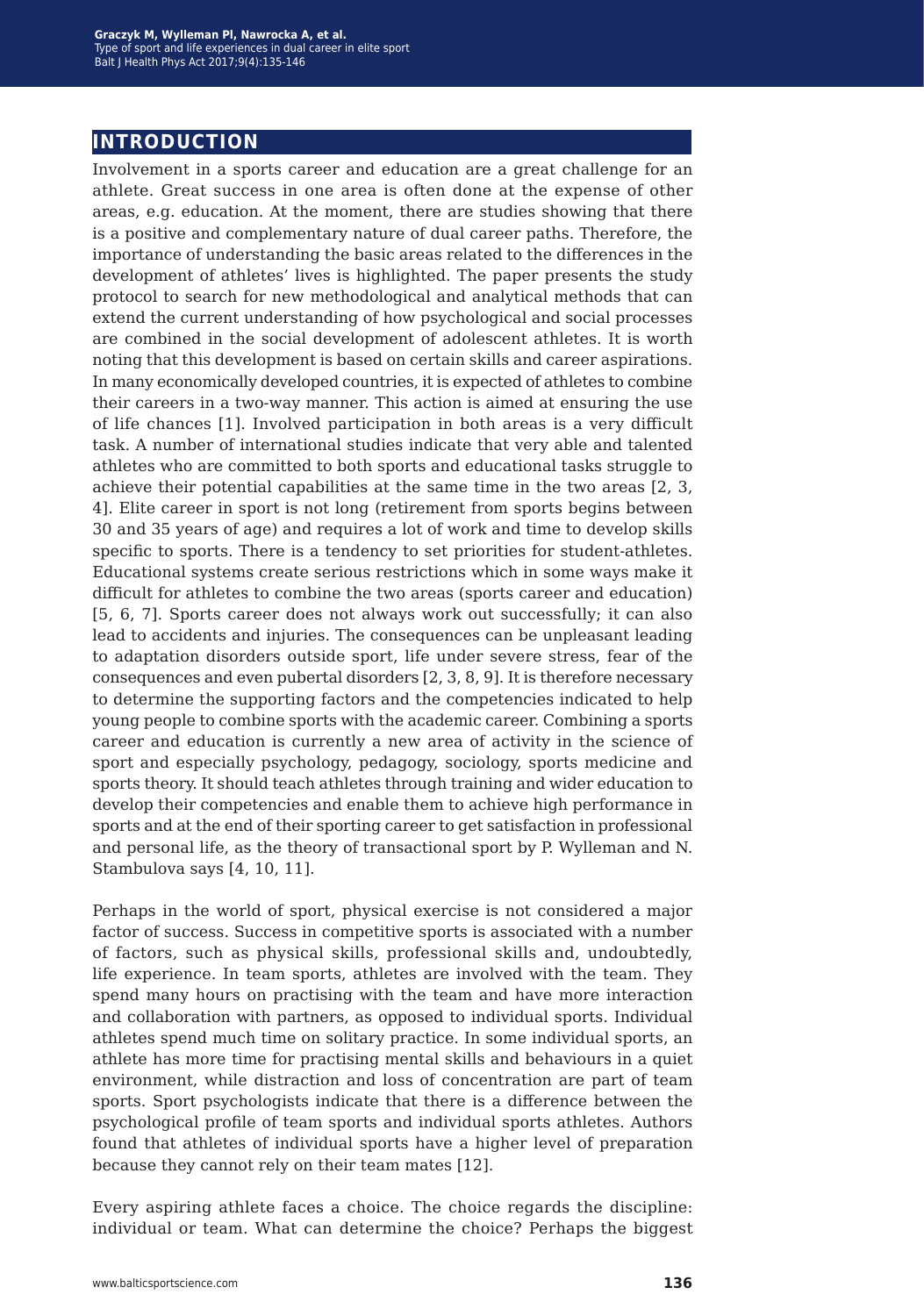difference between team and individual sports is in what motivates athletes. In individual disciplines, such as running long distances, an athlete is responsible for his own strategy and is required to achieve individual success. In a group of sports, such as soccer, team members must cooperate with each other towards victory. Most people are familiar with and use the concept of internal and external motivation. Internal motivation is the drive to do something for its own sake, and the external one would be the opposite – doing something as a means to an end, as a reward or punishment [13].

Most studies in sports psychology show significant differences between athletes in individual and team sports in motivation. However, when it comes to the overall enjoyment and the optimal mental state, the type of sport does not seem to be affected. It was noted that the real satisfaction from the sport depends on each athlete's personal experience and competence 14]. Therefore, the following research questions have been posed:

- 1. Can a sports career be combined with education, regardless of the type of practiced sport?
- 2. Does the type of athlete's personal experience influence the choice of a dual career?
- 3. Does the athlete's development in dual career contribute to his/her holistic development?

Based on previous theoretical and empirical framework, it is hypothesized that:

(H1) Regardless of the type of sport, it is believed that athletes can combine their sport and educational careers.

(H2) Ability to connect a sports career and education depends on personal life experience and not on the presented type of sport.

(H3) To develop a holistic athlete important is the dual career in sport and not the kind of his/her motivation.

## **material and methods**

#### **samples**

Two hundred forty-three young people took part in this study: including 161 (66.3%) athletes of individual disciplines and 82 (33.7%) of team disciplines, 105 women (43.2%) and 138 men (56.8%). Their mean age was *M* = 18.77 years  $(SD = 2.74)$ . Four people did not report their age. The youngest person was 15 years old and the oldest one was 25 years old. The majority of the respondents (218 people, 89.7%) were continuing their education in secondary schools, while four people (1.6%) were continuing their schooling in higher education. 21 respondents (8.6%) already graduated from higher education. Among them, five persons (2.1%) were following a postgraduate programme and 16 people (6.6%) were not following any educational programme (Table 1).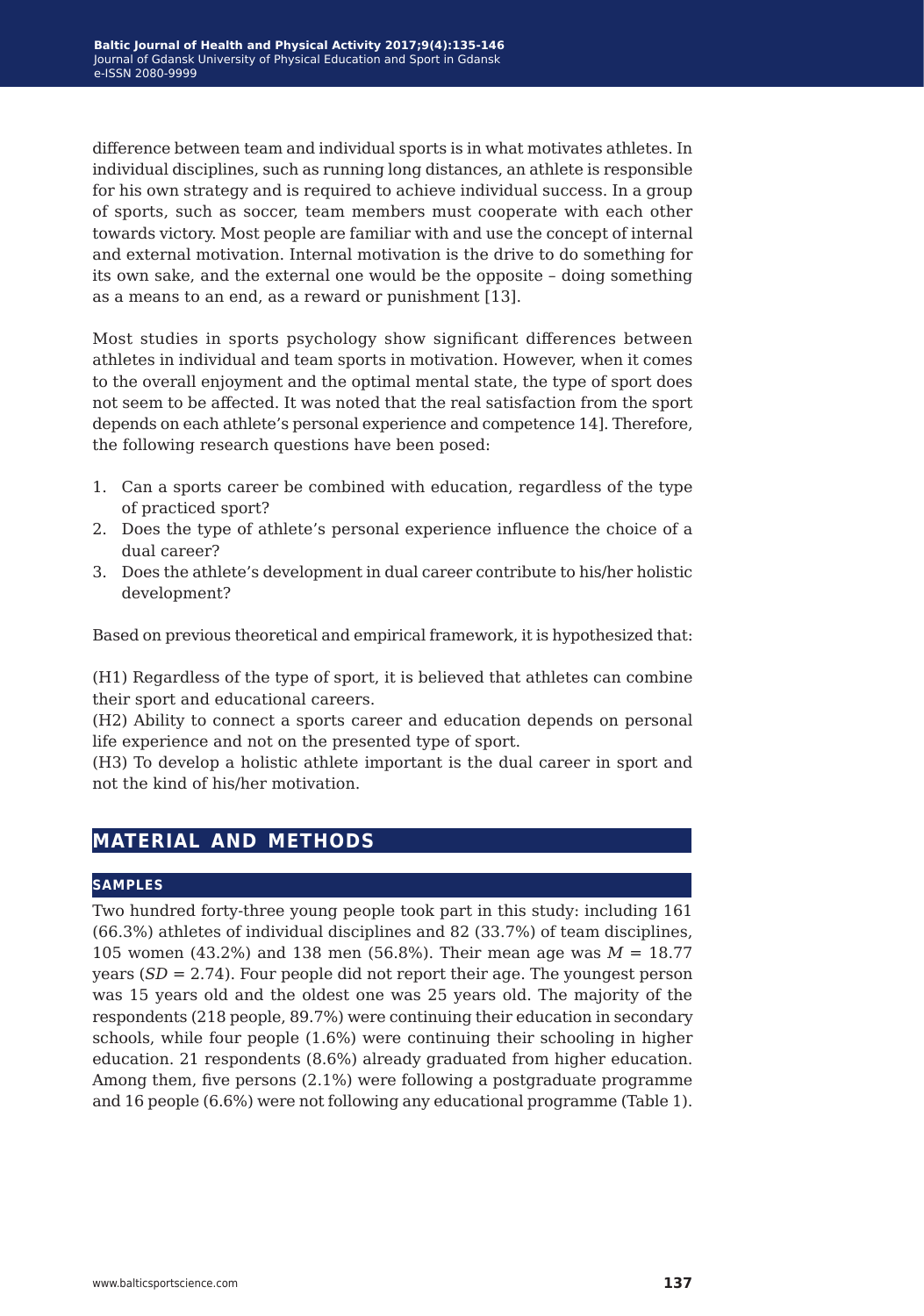#### Table 1. Description of participants' sex and education

|                                  | N            | $\%$    |
|----------------------------------|--------------|---------|
| Female                           | 105          | 43.2%   |
| Male                             | 138          | 56.8%   |
| During secondary education       | 218          | 89.7%   |
| During higher education          | 4            | 1.6%    |
| Graduated from higher education  | 21           | 8.6%    |
| During a doctoral study (PhD)    | <sup>0</sup> | $0.0\%$ |
| During a postgraduate programme  | 5            | 2.1%    |
| Not in any educational programme | 16           | 6.6%    |

222 people (90.5%) were practicing a sport that is performed at the Summer Olympic Games. 16 people (6.6%) were practicing a non-Olympic and non-Paralympic sport. 7 people (2.9%) were practicing a sport that is performed at the Winter Olympic Games .The majority of the respondents (151 people, 67.7%) were practicing individual sport. Less than 2% of the participants have taken part in the Olympics Games. On the other hand, more than 10% of the participants have taken part in the World Cup, the World Grand Prix or the World Tour, while 48.1% have taken part in the National Competition or the National Cup. The majority of the respondents (207 people, 85.2%) have taken part in regional competitions (Table 2).

|                                                                      | Female     | Male        | Total       |
|----------------------------------------------------------------------|------------|-------------|-------------|
| A non-Olympic / non-Paralympic sport                                 | $9(8.6\%)$ | $7(5.1\%)$  | 16 (6.6%)   |
| A sport that is performed at the Summer Paralympic Games             | $0(0\%)$   | $0(0\%)$    | $0(0\%)$    |
| A sport that is performed at the Winter Paralympic Games             | $0(0\%)$   | $0(0\%)$    | $0(0\%)$    |
| A sport that is performed at the Summer Olympic Games                | 94 (89.5%) | 126 (91.3%) | 220 (90.5%) |
| A sport that is performed at the Winter Olympic Games                | $2(1.9\%)$ | 5(3.6%)     | $7(2.9\%)$  |
| Individual                                                           | 64 (68.1%) | 87 (67.4%)  | 151 (67.7%) |
| Team                                                                 | 30 (31.9%) | 42 (32.6%)  | 72 (32.3%)  |
| Olympic Games                                                        | $2(1.9\%)$ | $2(1.4\%)$  | 4(1.6%)     |
| Youth Olympic Games (YOG)                                            | 10 (9.5%)  | 5(3.6%)     | 15 (6.2%)   |
| World Cup, World Grand Prix, World Tour                              | 17 (16.2%) | 18 (13.0%)  | 35 (14.4%)  |
| World Championship junior / youth (U23, U21, U19, U18, U17, U16)     | 26 (24.8%) | 25 (18.1%)  | 51 (21.0%)  |
| World Championship senior                                            | 8(7.6%)    | 11 (8.0%)   | 19 (7.8%)   |
| European Youth Olympic Festival (EYOF)                               | $8(7.6\%)$ | $7(5.1\%)$  | 15 (6.2%)   |
| European Championship junior/youth (U23, U21, U19, U18, U17, U16)    | 34 (32.4%) | 45 (32.6%)  | 79 (32.5%)  |
| European Cup / Tour                                                  | 18 (17.1%) | 23 (16.7%)  | 41 (16.9%)  |
| European Championship senior                                         | 13 (12.4%) | 11 (8.0%)   | 24 (9.9%)   |
| National competition/cup                                             | 56 (53.3%) | 61 (44.2%)  | 117 (48.1%) |
| National competition/cup junior/youth (U23, U21, U19, U18, U17, U16) | 90 (85.7%) | 108 (78.3%) | 198 (81.5%) |
| Regional competition/cup                                             | 90 (85.7%) | 117 (84.8%) | 207 (85.2%) |

#### Table 2. Sport categories

The majority of the respondents (164 people, 67.5%) were living at their parents' home. Less than 20% of the participants were living at guest family (39 people, 16.0%), while less than 10% of the participants at boarding school (24 people, 9.9%), rented or owned flat or house (13 people, 5.3%), and student accommodation (not in a boarding school) (3 persons, 1.2%) (Table 3).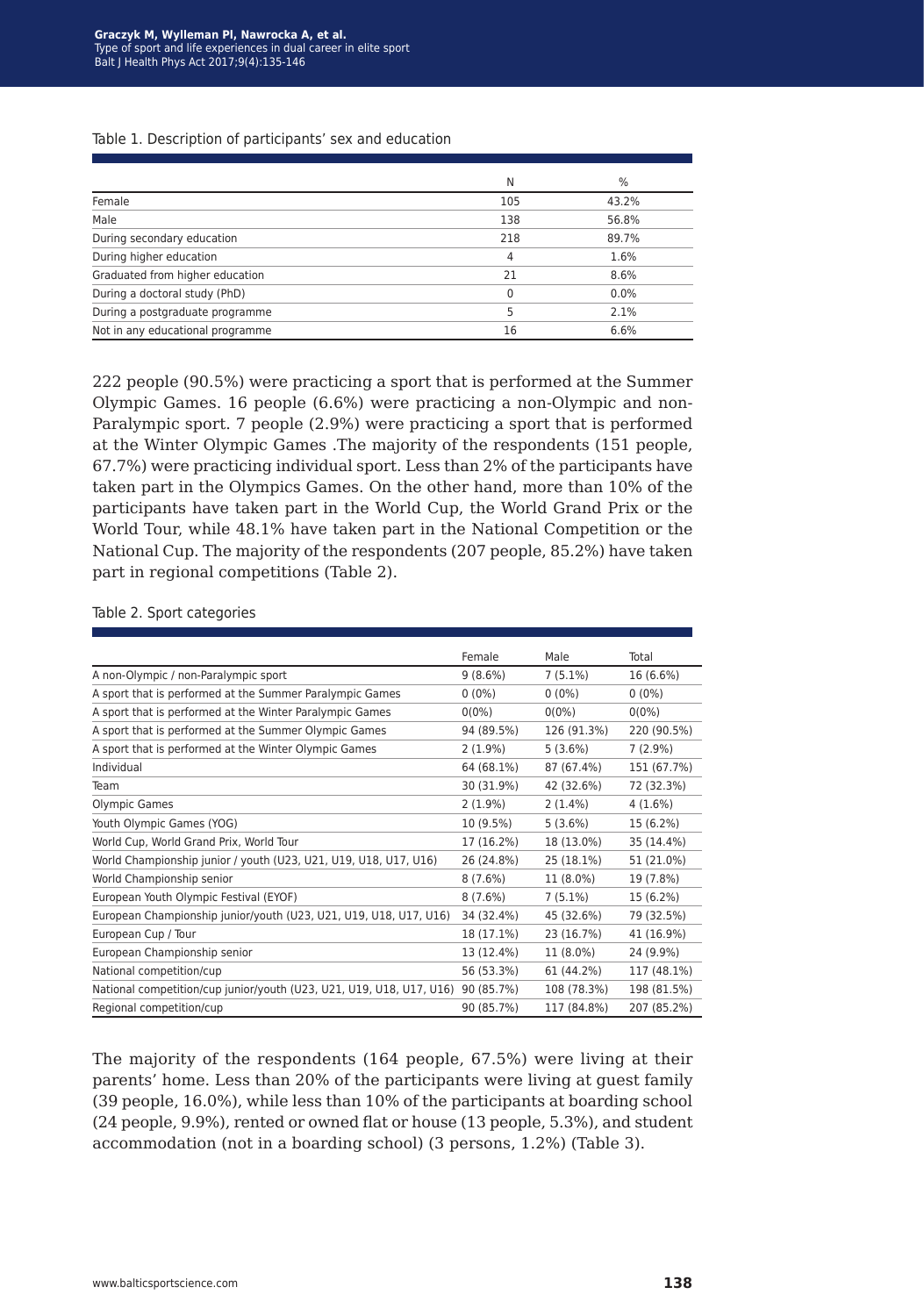#### Table 3. Participants' living place

|                                                  | Female<br>N(% ) | Male<br>N(% ) | Total<br>N(% ) |
|--------------------------------------------------|-----------------|---------------|----------------|
| Parents home                                     | 67 (63.8%)      | 97 (70.3%)    | 164 (67.5%)    |
| Guest family                                     | 17 (16.2%)      | 22 (15.9%)    | 39 (16.0%)     |
| Boarding school                                  | 12 (11.4%)      | 12 (8.7%)     | 24 (9.9%)      |
| Flat/house (rented or owned)                     | 7(6.7%)         | 6(4.3%)       | 13 (5.3%)      |
| Student accommodation (not in a boarding school) | $2(1.9\%)$      | $1(0.7\%)$    | $3(1.2\%)$     |
|                                                  | 105 (100.0%)    | 138 (100.0%)  | 243 (100%)     |

#### **measures**

The study was initiated in the framework of the Project Erasmus DC GEES (Gold in Education & Elite Sports). The project was started by P. Wylleman – the GEES scientific coordinator, K. De Brandy – the GEES Secretary and the national coordinator in Poland was M. Graczyk. The project aims to measure the level of competence and to determine what competencies are essential in the development and maintenance of a dual career in competitive athletes (measured quantitatively and qualitatively). It is worth remembering that a set of specific competencies creates a psychosocial and professional attitude.

#### Table 4. Competences

| Competences                                                                                                                                  |
|----------------------------------------------------------------------------------------------------------------------------------------------|
| 1. Ability to cope with stress in sport and study                                                                                            |
| 2. Knowledge about your career options in study and sport                                                                                    |
| 3. Ability to use setbacks in sport and/or study as a positive stimulus                                                                      |
| 4. Ability to resolve conflicts                                                                                                              |
| 5. Ability to put sport and study performances in perspective                                                                                |
| 6. Ability to make social contacts with peers in study and sport                                                                             |
| 7. Ability to live independently with competent life skills (e.g. cooking)                                                                   |
| 8. Ability to spend and manage your own money                                                                                                |
| 9. Ability to adapt well to new situations                                                                                                   |
| 10. Ability to maintain relations with important others                                                                                      |
| 11. Ability to negotiate (in order to stand up for your own interests)                                                                       |
| 12. Assertiveness (being self-assured and acting with confidence)                                                                            |
| 13. Asking advice of the right people at the right time                                                                                      |
| 14. Eagerness to listen and learn from others and past experiences                                                                           |
| 15. Ability to collaborate with support staff in study and sport (e.g. coach, teacher, support provider)                                     |
| 16. Understanding the importance of rest and recuperation                                                                                    |
| 17. Being patient about the progression of your sport and study career                                                                       |
| 18. Ability to critically evaluate and modify your goals when needed                                                                         |
| 19. Ability to set realistic goals in sport and study                                                                                        |
| 20. Ability to plan conscientiously in advance                                                                                               |
| 21. Ability to use your time efficiently                                                                                                     |
| 22. Ability to regulate emotions in different situations                                                                                     |
| 23. Ability to be flexible and change plans if necessary                                                                                     |
| 24. Being prepared for the unexpected and having back up plans                                                                               |
| 25. Belief that study and sport can positively complement each other                                                                         |
| 26. Belief in your own ability to overcome the challenges in sport and study                                                                 |
| 27. Ability to create individualized routines (for sport and study)                                                                          |
| 28. Ability to focus on here and now, without being distracted                                                                               |
| 29. Vision of where you want to go in life after your dual career                                                                            |
| 30. Clear understanding of what it takes to succeed in sport and study                                                                       |
| 31. Willingness to make sacrifices and choices to succeed in sport and study                                                                 |
| 32. Ability to prioritize what needs to be done                                                                                              |
| 33. Being curious to explore career plans outside elite sport                                                                                |
| 34. Awareness of your strengths, weaknesses and capabilities                                                                                 |
| 35. Self-discipline to manage the demands of your study and sport combination (e.g. work independently<br>without the supervision of others) |
| 36. Ability to make your own responsible choices with regard to your study and sport career                                                  |
| 37. Perseverance during challenging times and in the face of setbacks                                                                        |
| 38. Dedication to success in both sport and study                                                                                            |

The first part of the study determined what competencies are important for high-performance athletes. For this purpose, a questionnaire of athletes' competence was developed in the Polish version. The next stage of the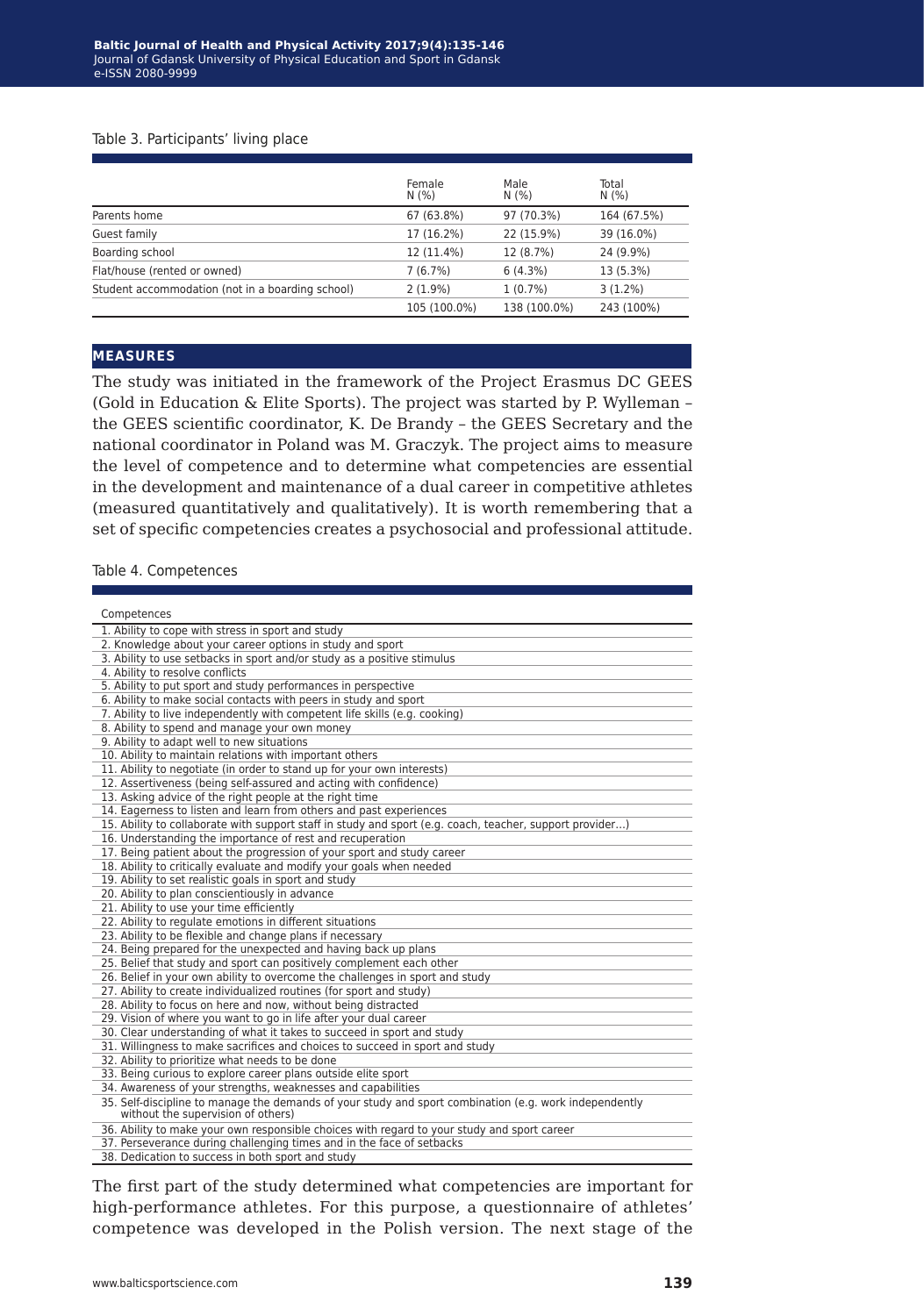study was to determine which scenario from seven available and presented by the researcher the athletes have experienced. It is worth noting that a better-balanced dual career in athletes can be extremely beneficial because it promotes the implementation of a new career after a sports career and secures the athlete's position. The development of a sports career involves interaction between personal development and challenges experienced by an athlete before, during and after the sports career.

In the first part of the survey, respondents were asked to indicate on a Likert scale to what extent (1–5) they feel that the statement is either of high or low intensity for them. In total, there were 38 items (Table 4).

The scenarios presented in the test consisted of the following 7 capabilities; subjects had to determine which of them they felt. Experiencing certain scenarios is associated with possessing specific competencies.

- Scenario #1: Are you going to start a difficult year in college with exams which will take place in the decisive stage of the season. You want to succeed in both areas.
- Scenario #2: In connection with your (future) career, you want to find the best study plan and make the best choice of study to pursue in the future, both in sport and education.
- Scenario #3: Your sports competition and training schedule means that you will be leaving many days of learning and ongoing issues. You need to catch up during and/or after the competition/training camp.
- Scenario #4: You decide to leave home and family to participate in your sport or education. You need to adapt to a new social environment and cope with less family support.
- Scenario #5: You study and compete in sports, but suffer from an injury. Do you want to continue to learn and continue to compete at the end of rehabilitation.
- Scenario #6: Your coach does not support your decision to study and encourages you to concentrate exclusively on sport. Your goal is to combine the two disciplines.
- Scenario #7: (Optional: 18 years of age or more) While completing both your studies and sports competition, you do not have enough money to balance education and sport; you have to find a way to generate income.

As shown by previous studies, combining two areas – education and sports – is a difficult process [2, 3, 4, 15]. Previews are visible in the work of the researchers involved in this phenomenon (e.g. P. Wylleman and N. Stambulova). It requires programs and creating guidelines that have to support the implementation of the universal dual career development plan.

#### **procedure**

Professional athletes of both individual and team sports filled a questionnaire containing 38 items – competencies in an online version. The subjects had to mark which of them are relevant for the development of their future career. The next stage of the study was the choice of the scenarios that related personally to the subjects. There were 7 scenarios. Participation in the study was anonymous and no monetary or other material rewards were offered.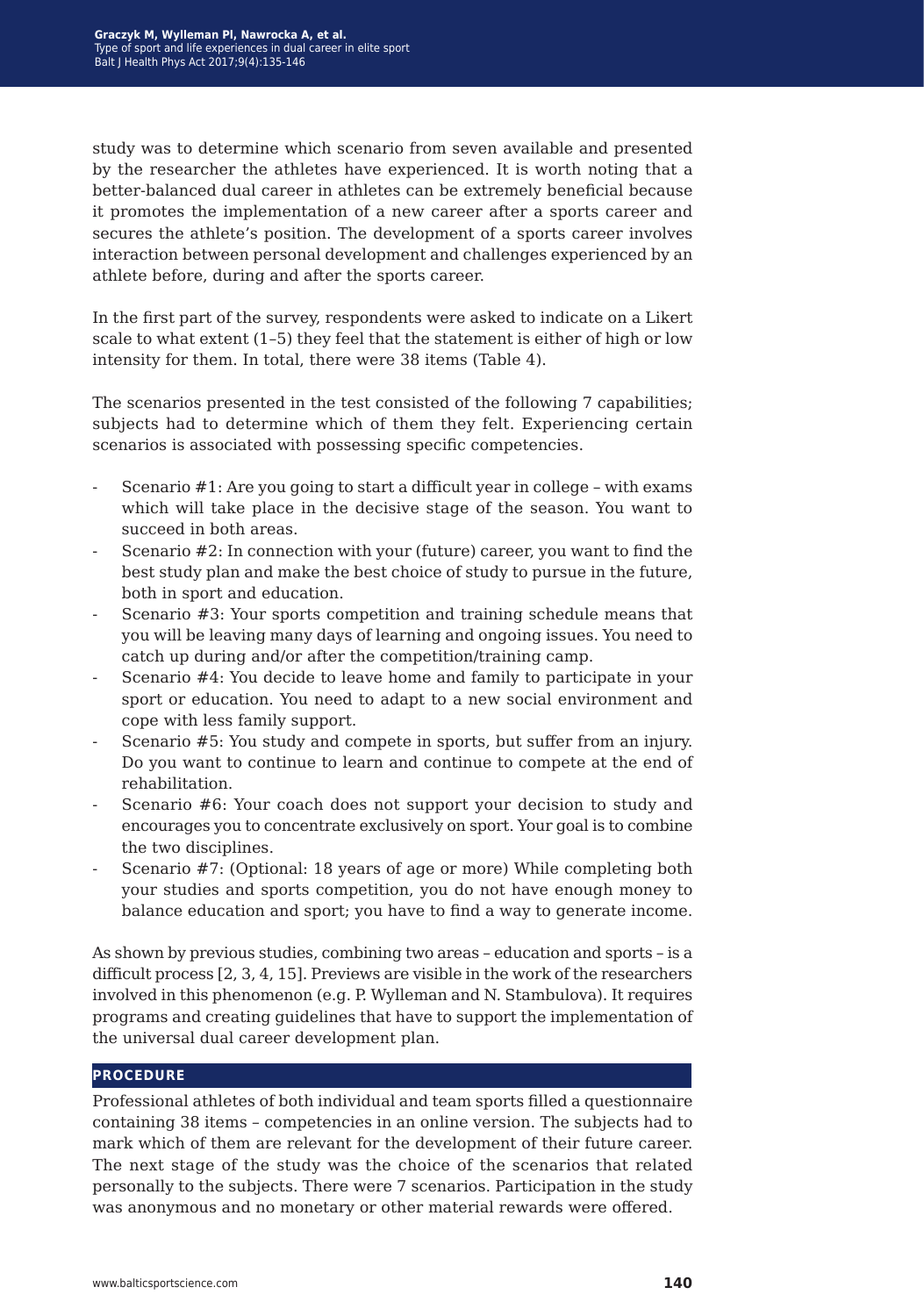#### **statistical analyses**

Means, standard deviations, percentages and correlation coefficients were calculated. Hierarchical regression analysis was conducted. Life experience was a dependent variable. Independent variables added in the first step were the type of sport and age. Benchmarks were set for subjective life experience on the mean score and standard deviation: the mean score, the mean score minus one standard deviation, and the mean score plus one standard deviation. Tests of significance of regression slopes at these benchmarks were conducted. All tests were two-tailed, and the significance level was set to  $\alpha = 0.05$ . Unstandardized regression coefficients were reported. All statistical analyses were conducted in IBM SPSS 22.

#### **ethics**

Attaining formal and written informed consent from the Research Ethics Committee at the Psychology Department of Gdansk University of Physical Education and Sport was not regarded necessary, as voluntary completion of the questionnaires was considered as obtaining consent.

### **results**

#### **competences**

Participants who compete in team sport  $(M = 4.04, SD = 0.85)$  significantly more often declare the competence *Ability to use setbacks in sport and/or study as a positive stimulus* than participants who compete in individual sport (*M* = 3.66, *SD* = 1.08); *t*(221) = –2.62, *p* = .01. *Ability to make social contacts with peers in study and sport* was significantly more important for participants who compete in team sport  $(M = 4.42, SD = 0.71)$  than for participants who compete in individual sport  $(M = 4.12, SD = 0.88)$ ;  $t(221) = -2.51$ ,  $p = .013$ . Participants who compete in team sport  $(M = 4.04, SD = 0.78)$  significantly more often declare the competence *Being patient about the progression of your sport and study career* than participants who compete in individual sport  $(M = 3.61, SD = 1.00)$ ;  $t(221) = -3.23$ ,  $p = .001$ . Participants who compete in team sport  $(M = 4.11, SD = 0.76)$  significantly more often declare the competence *Belief that study and sport can positively complement each other*  than participants who compete in individual sport  $(M = 3.65, SD = 1.05)$ ; *t*(221) = –3.35, *p* = .001. *Belief that study and sport can positively complement each other* was significantly more important for participants who compete in team sport  $(M = 4.29, SD = 0.81)$  than for participants who compete in individual sport  $(M = 3.92, SD = 1.02)$ ;  $t(221) = -2.70, p = .008$ . Participants who compete in team sport  $(M = 3.97, SD = 0.87)$  significantly more often declare the competence *Belief in your own ability to overcome the challenges in sport and study* than participants who compete in individual sport (*M* = 3.66, *SD* = 0.97);  $t(221) = -2.30$ ,  $p = .022$ . Participants who compete in team sport  $(M = 4.22, SD = 0.63)$  significantly more often declare the competence *Dedication to succeed in both sport and study* than participants who compete in individual sport ( $M = 3.96$ ,  $SD = 0.87$ );  $t(221) = -2.28$ ,  $p = .024$  (Table 5).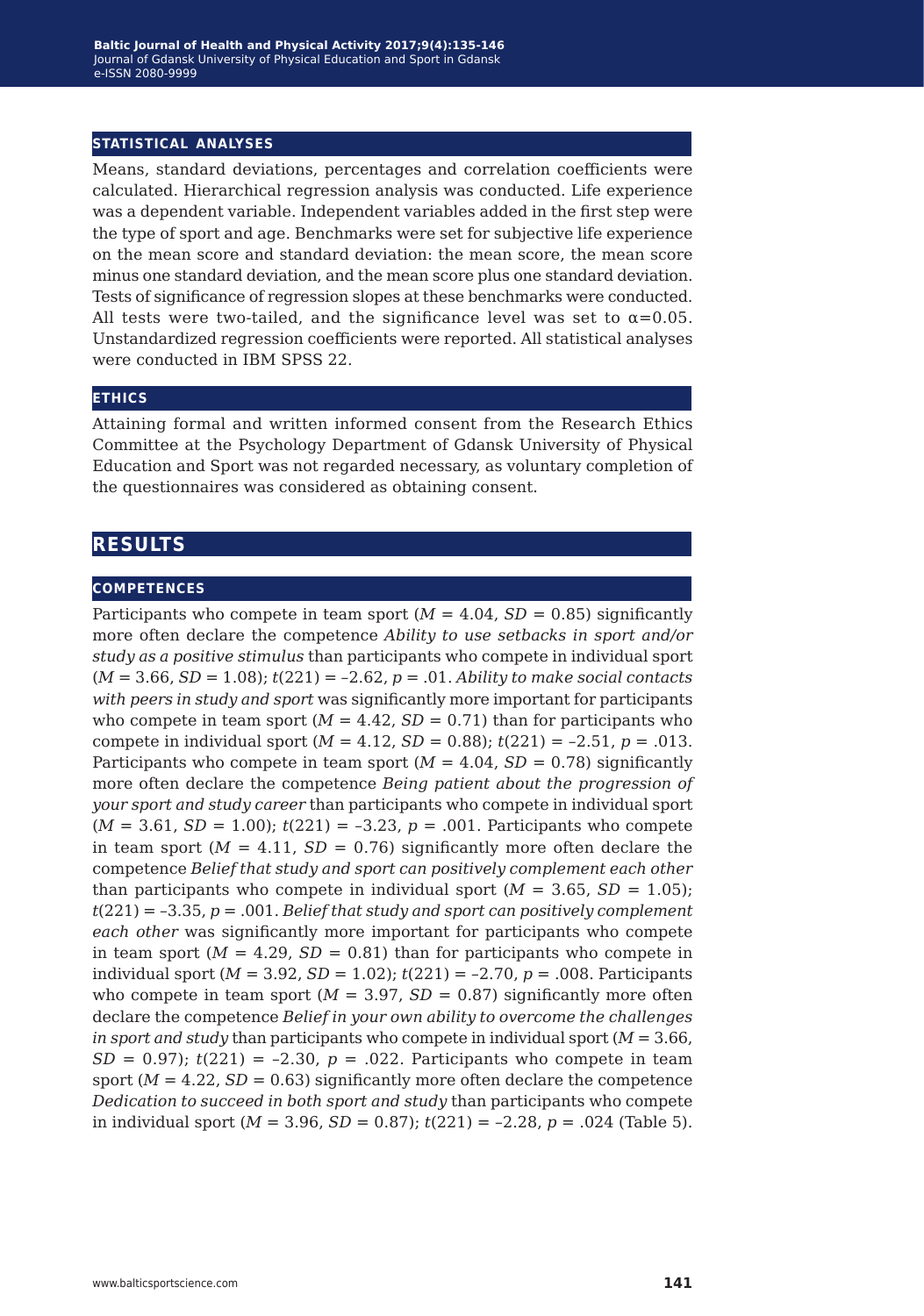Table 5. Comparison of possession and importance of competences in participants who compete in individual sports and participants who compete in team sports

|    |                                                                                                                                               | Possession |            |        | Importance |         |            |        |        |
|----|-----------------------------------------------------------------------------------------------------------------------------------------------|------------|------------|--------|------------|---------|------------|--------|--------|
|    | Competences                                                                                                                                   | General    | Individual | Team   | p          | General | Individual | Team   | р      |
| 1  | Sum of Possession of all competences                                                                                                          | 148.72     | 147.23     | 151.51 | ns         | 166.52  | 166.07     | 166.58 | ns     |
| 2  | Ability to cope with stress in sport and study                                                                                                | 3.82       | 3.75       | 3.94   | ns         | 4.64    | 4.67       | 4.57   | ns     |
| 3  | Knowledge about your career options in study<br>and sport                                                                                     | 3.88       | 3.87       | 3.93   | ns         | 4.35    | 4.32       | 4.40   | ns     |
| 4  | Ability to use setbacks in sport and/or study as<br>a positive stimulus                                                                       | 3.79       | 3.66       | 4.04   | < 0.05     | 4.42    | 4.39       | 4.49   | ns     |
| 5  | Ability to resolve conflicts                                                                                                                  | 3.93       | 3.89       | 3.97   | ns         | 4.20    | 4.15       | 4.21   | ns     |
| 6  | Ability to put sport and study performances in<br>perspective                                                                                 | 3.90       | 3.87       | 3.99   | ns         | 4.30    | 4.34       | 4.25   | ns     |
| 7  | Ability to make social contacts with peers in<br>study and sport                                                                              | 4.11       | 4.08       | 4.17   | ns         | 4.23    | 4.12       | 4.42   | < 0.05 |
| 8  | Ability to live independently with competent<br>life skills (e.g. cooking)                                                                    | 4.23       | 4.28       | 4.14   | ns         | 4.46    | 4.45       | 4.43   | ns     |
| 9  | Ability to spend and manage your own money                                                                                                    | 4.01       | 3.99       | 4.01   | ns         | 4.26    | 4.23       | 4.29   | ns     |
| 10 | Ability to adapt well to new situations                                                                                                       | 3.96       | 3.94       | 3.99   | ns         | 4.36    | 4.34       | 4.42   | ns     |
| 11 | Ability to maintain relations with important<br>others                                                                                        | 4.05       | 4.01       | 4.11   | ns         | 4.36    | 4.34       | 4.32   | ns     |
| 12 | Ability to negotiate (in order to stand up for<br>vour own interests)                                                                         | 3.79       | 3.79       | 3.79   | ns         | 4.33    | 4.28       | 4.36   | ns     |
| 13 | Assertiveness (being self-assured and acting<br>with confidence)                                                                              | 3.87       | 3.79       | 3.96   | ns         | 4.38    | 4.35       | 4.42   | ns     |
| 14 | Asking advice to the right people at the right<br>time                                                                                        | 3.86       | 3.81       | 3.87   | ns         | 4.30    | 4.28       | 4.31   | ns     |
| 15 | Eagerness to listen and learn from others and<br>past experiences                                                                             | 4.11       | 4.07       | 4.21   | ns         | 4.47    | 4.44       | 4.51   | ns     |
| 16 | Ability to collaborate with support staff in<br>study and sport (e.g. coach, teacher, support<br>provider)                                    | 4.21       | 4.15       | 4.29   | ns         | 4.61    | 4.60       | 4.61   | ns     |
| 17 | Understanding the importance of rest and<br>recuperation                                                                                      | 4.09       | 4.09       | 4.10   | ns         | 4.65    | 4.68       | 4.60   | ns     |
| 18 | Being patient about the progression of your<br>sport and study career                                                                         | 3.76       | 3.61       | 4.04   | < 0.05     | 4.43    | 4.38       | 4.49   | ns     |
| 19 | Ability to critically evaluate and modify your<br>goals when needed                                                                           | 3.93       | 3.85       | 4.07   | ns         | 4.33    | 4.31       | 4.32   | ns     |
| 20 | Ability to set realistic goals in sport and study                                                                                             | 3.94       | 3.95       | 4.00   | ns         | 4.35    | 4.32       | 4.40   | ns     |
| 21 | Ability to plan conscientiously in advance                                                                                                    | 3.95       | 3.93       | 3.94   | ns         | 4.37    | 4.38       | 4.31   | ns     |
| 22 | Ability to use your time efficiently                                                                                                          | 3.89       | 3.86       | 4.00   | ns         | 4.44    | 4.48       | 4.39   | ns     |
| 23 | Ability to regulate emotions in different situ-<br>ations                                                                                     | 3.64       | 3.60       | 3.72   | ns         | 4.37    | 4.36       | 4.33   | ns     |
| 24 | Ability to be flexible and change plans if nec-<br>essary                                                                                     | 3.90       | 3.90       | 3.94   | ns         | 4.32    | 4.28       | 4.33   | ns     |
| 25 | Being prepared for the unexpected and having<br>back up plans                                                                                 | 3.81       | 3.74       | 3.89   | ns         | 4.27    | 4.21       | 4.35   | ns     |
| 26 | Belief that study and sport can positively<br>complement each other                                                                           | 3.80       | 3.65       | 4.11   | < 0.05     | 4.05    | 3.92       | 4.29   | < 0.05 |
| 27 | Belief in your own ability to overcome the<br>challenges in sport and study                                                                   | 3.76       | 3.66       | 3.97   | < 0.05     | 4.51    | 4.52       | 4.51   | ns     |
| 28 | Ability to create individualized routines (for<br>sport and study)                                                                            | 3.67       | 3.68       | 3.69   | ns         | 4.09    | 4.08       | 4.10   | ns     |
| 29 | Ability to focus on here and now, without be-<br>ing distracted                                                                               | 3.77       | 3.71       | 3.93   | ns         | 4.43    | 4.46       | 4.35   | ns     |
| 30 | Vision of where you want to go in life after<br>your dual career                                                                              | 3.71       | 3.67       | 3.81   | ns         | 4.42    | 4.46       | 4.39   | ns     |
| 31 | Clear understanding of what it takes to suc-<br>ceed in sport and study                                                                       | 3.98       | 3.94       | 4.08   | ns         | 4.41    | 4.41       | 4.42   | ns     |
| 32 | Willingness to make sacrifices and choices to<br>succeed in sport and study                                                                   | 4.05       | 4.03       | 4.07   | ns         | 4.55    | 4.56       | 4.53   | ns     |
| 33 | Ability to prioritize what needs to be done                                                                                                   | 3.97       | 3.97       | 3.90   | ns         | 4.38    | 4.42       | 4.24   | ns     |
| 34 | Being curious to explore career plans outside<br>elite sport                                                                                  | 3.74       | 3.80       | 3.64   | ns         | 3.99    | 4.01       | 3.96   | ns     |
| 35 | Awareness of your strengths, weaknesses and<br>capabilities                                                                                   | 3.95       | 3.97       | 3.90   | ns         | 4.49    | 4.50       | 4.43   | ns     |
| 36 | Self-discipline to manage the demands of your<br>study and sport combination (e.g. work in-<br>dependently without the supervision of others) | 3.97       | 3.93       | 4.03   | ns         | 4.41    | 4.42       | 4.39   | ns     |
| 37 | Ability to make your own responsible choices<br>with regard to your study and sport career                                                    | 3.93       | 3.88       | 4.01   | ns         | 4.41    | 4.44       | 4.31   | ns     |
| 38 | Perseverance during challenging times and in<br>the face of setbacks                                                                          | 3.93       | 3.89       | 4.01   | ns         | 4.60    | 4.61       | 4.57   | ns     |
| 39 | Dedication to success in both sport and study 4.06                                                                                            |            | 3.96       | 4.22   | < .05      | 4.58    | 4.56       | 4.60   | ns     |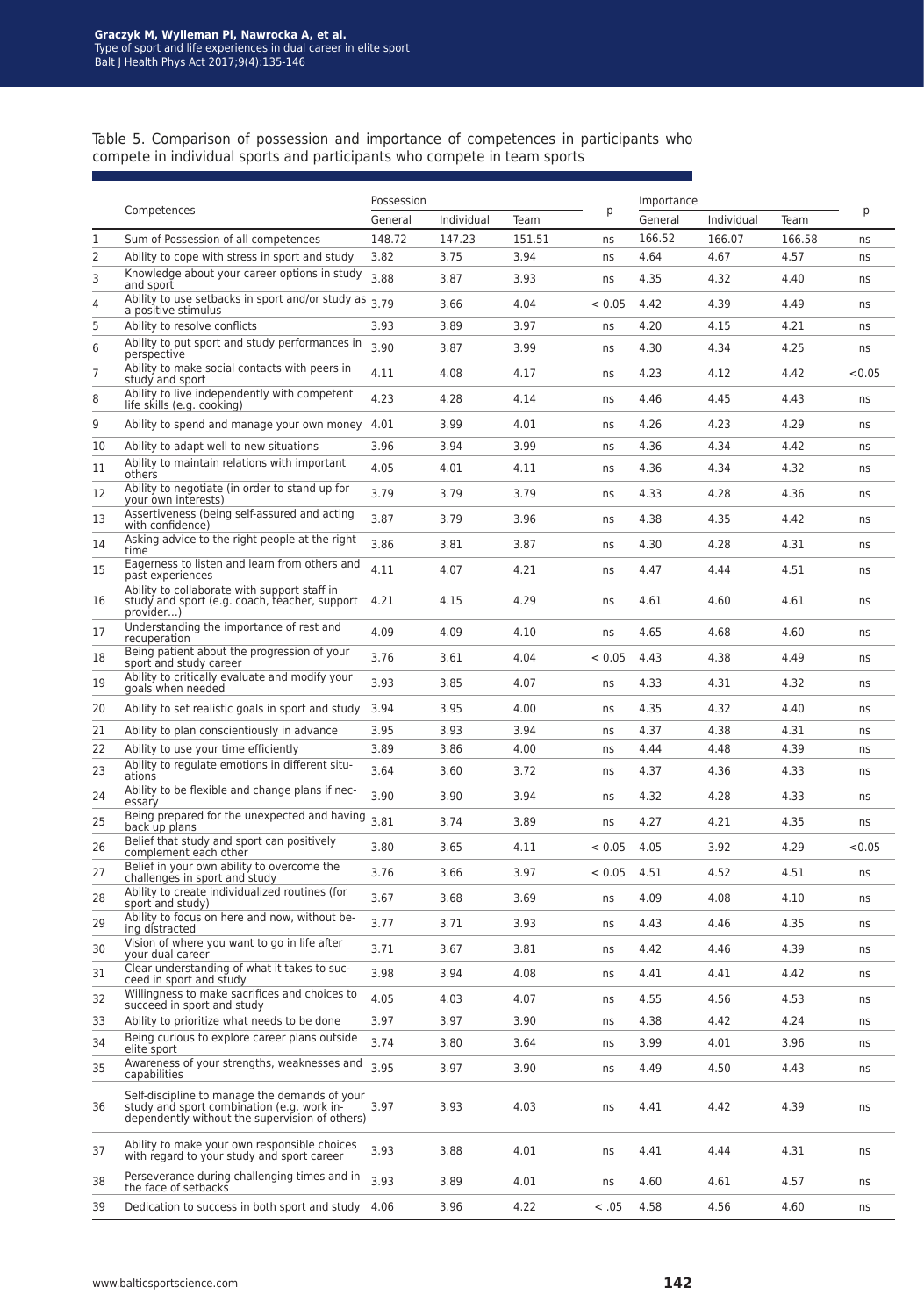#### **scenarios**

Scenario 3 (180 persons, 74.1%) and scenario 6 (185 persons, 76.1%) were the most commonly experienced in the group of participants who compete in individual and team sports. A Chi-square test of independence was calculated comparing the frequency of experience (scenarios from 1 to 7) in both groups. There were statistically significant differences between participants who compete in individual and team sport in experienced scenario 3,  $\chi^2$  (1, *N =* 243) = 1.42, *p =* .233; and scenario 6, *χ*2 (1, *N* = 243) = 2.78, *p* = 0.095. Participants who compete in individual sports were more likely to experience scenario 3 (118 persons, 78.1%), and scenario 6 (122 persons, 80.8%) than participants who compete in team sports (accordingly 70.8%, and 70.8%) (Table 6).

Table 6. Comparison of experience of participants who compete in individual sports and participants who compete in team sports

| Scenario    | General         |             | Individual      |             | Team            |             | Chi-square |      |
|-------------|-----------------|-------------|-----------------|-------------|-----------------|-------------|------------|------|
|             | Not experienced | Experienced | Not experienced | Experienced | Not experienced | Experienced | $(df = 1)$ | р    |
| Scenario 1  | 132 (54.3%)     | 111 (45.7%) | 80 (53.0%)      | 71 (47.0%)  | 41 (56.9%)      | 31 (43.1%)  | 0.31       | .578 |
| Scenario 2  | 144 (59.3%)     | 99 (40.7%)  | 85 (56.3%)      | 66 (43.7%)  | 49 (68.1%)      | 23 (31.9%)  | 2.81       | .093 |
| Scenario 3  | 63 (25.9%)      | 180 (74.1%) | 33 (21.9%)      | 118 (78.1%) | 21 (29.2%)      | 51 (70.8%)  | 1.42       | .233 |
| Scenario 4  | 152 (62.6%)     | 91 (37.4%)  | 100 (66.2%)     | 51 (33.8%)  | 34 (47.2%)      | 38 (52.8%)  | 7.34       | .007 |
| Scenario 5  | 144 (59.3%)     | 99 (40.7%)  | 97 (64.2%)      | 54 (35.8%)  | 39 (54.2%)      | 33 (45.8%)  | 2.08       | .149 |
| Scenario 6  | 58 (23.9%)      | 185 (76.1%) | 29 (19.2%)      | 122 (80.8%) | 21 (29.2%)      | 51 (70.8%)  | 2.78       | .095 |
| Scenario 7a | 17 (68.0%)      | 8 (32.0%)   | 12 (70.6%)      | 5(29.4%)    | $4(57.1\%)$     | 3(42.9%)    |            |      |

Note: a More than 20% cells in this row have the expected number in cell less than 5. The results of chi-square test may be incorrect.

There were not statistically significant differences between participants who compete in individual sports and those who compete in team sports as regards life experiences,  $\chi^2$  (6,  $N = 243$ ) = 2.97,  $p = .813$  (Table 7).

Table 7. Comparison of experience of participants who compete in individual sports and participants who compete in team sports

| Sum of scenarios experienced (first 6) | General    | Individual | Team       | Chi-square<br>$(df = 6)$ | р    |
|----------------------------------------|------------|------------|------------|--------------------------|------|
| 0                                      | 17 (7.0%)  | 7(4.6%)    | 6(8.3%)    |                          |      |
| 1                                      | 19 (7.8%)  | 12 (7.9%)  | 6(8.3%)    |                          |      |
| 2                                      | 55 (22.6%) | 36 (23.8%) | 17 (23.6%) |                          |      |
| 3                                      | 49 (20.2%) | 32 (21.2%) | 12 (16.7%) | 2.97                     | .813 |
| $\overline{4}$                         | 48 (19.8%) | 30 (19.9%) | 13 (18.1%) |                          |      |
| 5                                      | 33 (13.6%) | 22 (14.6%) | 9(12.5%)   |                          |      |
| 6                                      | 22 (9.1%)  | 12 (7.9%)  | 9(12.5%)   |                          |      |

#### **competences into scenarios**

Among people who have experienced scenario 1, persons who compete in individual sports (*M* = 4.33) more often have *Being patient about the progression of your sport and study career* than persons who compete in team sports (*M* = 3.25). Among people who have experienced scenario 2, persons who compete in individual sports (*M* = 4.62) more often have *Willingness to make sacrifices and choices to succeed in sport and study* than persons who compete in team sports ( $M = 3.50$ ). Among people who have experienced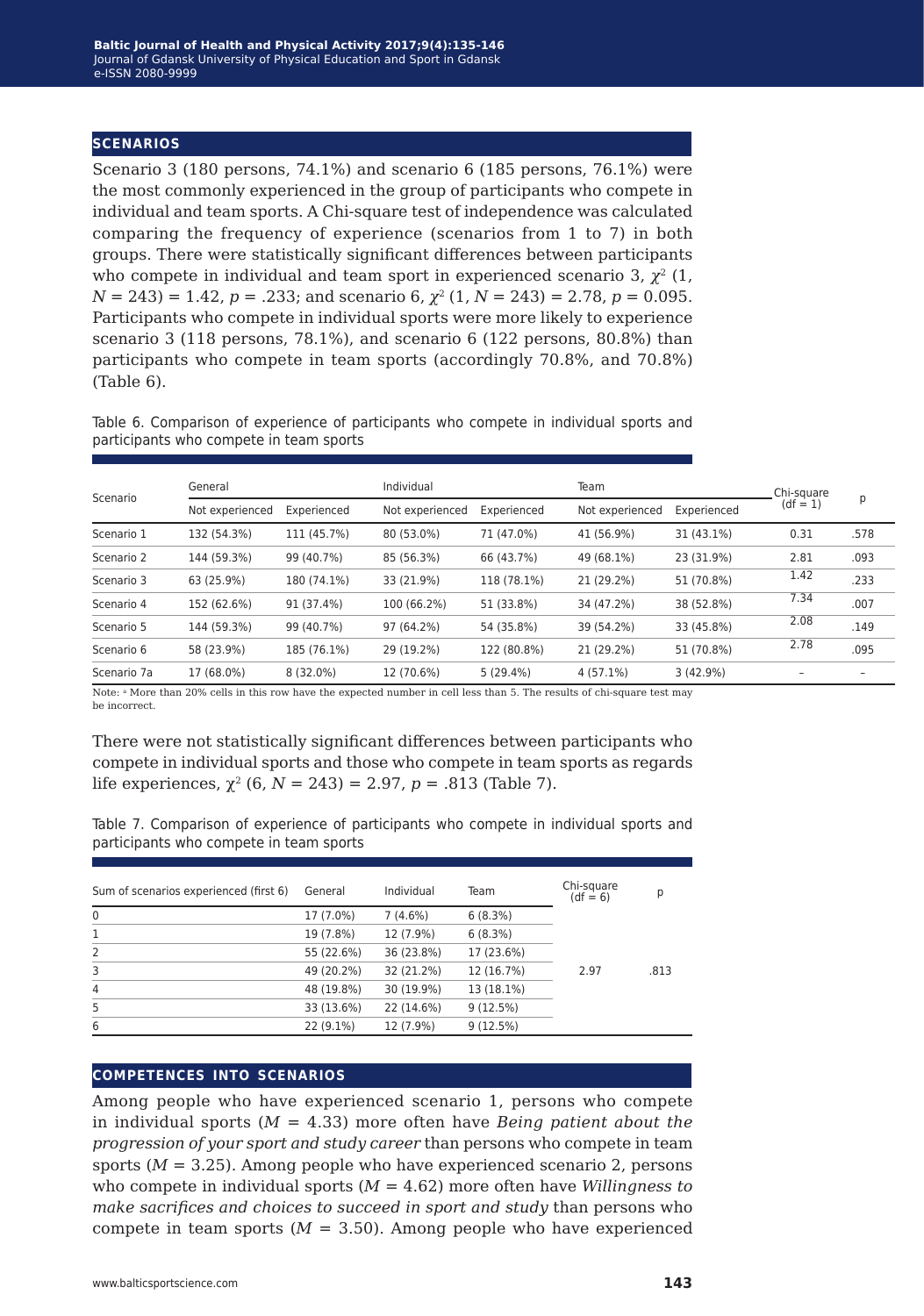scenario 3, persons who compete in individual sports (*M* = 4.29) more often have *Belief in your own ability to overcome the challenges in sport and study* than persons who compete in team sports  $(M = 3.38)$ . Among people who have experienced scenario 4, persons who compete in team sports  $(M = 4.50)$  more often have *Dedication to succeed in both sport and study* than persons who compete in individual sports  $(M = 3.82)$ . Among people who have experienced scenario 5, persons who compete in individual sports  $(M = 4.14)$  more often have *Ability to maintain relations with important others* than persons who compete in team sports  $(M = 2.83)$ , while persons who compete in team sports (*M* = 4.75) have more often *Ability to create individualized routines (for sport and study*) than persons who compete in individual sports  $(M = 3.85)$  (Table 8).

Table 8. Comparison of competences and experience of participants who compete in individual sports and participants who compete in team sports

|            |                                                                                | Possession        |             | Competence use     |              |        |
|------------|--------------------------------------------------------------------------------|-------------------|-------------|--------------------|--------------|--------|
| Scenario   | Competences use                                                                | Individual<br>(N) | Team<br>(N) | Individual<br>M(N) | Team<br>M(N) | р      |
| Scenario 1 | Being patient about the progression of your sport<br>and study career          | 10                | 8           | 4.33(3)            | 3.25(4)      | < 0.05 |
| Scenario 2 | Willingness to make sacrifices and choices to suc-<br>ceed in sport and study  | 38                | 15          | 4.62(13)           | 3.50(6)      | < .05  |
| Scenario 3 | Belief in your own ability to overcome the challenges 27<br>in sport and study |                   | 10          | 4.29(21)           | 3.38(8)      | < 0.05 |
| Scenario 4 | Dedication to succeed in both sport and study                                  | 36                | 27          | 3.82(11)           | 4.50(16)     | < 0.05 |
| Scenario 5 | Ability to maintain relations with important others                            | 24                |             | 4.14(22)           | 2.83(6)      | < 0.05 |
| Scenario 6 | Ability to create individualized routines (for sport and 17<br>study)          |                   |             | 3.85(13)           | 4.75(4)      | < 0.05 |

## **discussion**

The purpose of this study was to describe how the type of sport can affect the development of a dual career in high-performance athletes and whether it has any meaning. The studies are consistent with the assumptions of all the hypotheses and previous studies recognized in the literature [e.g. 14, 16]. Combining a sport career is possible in both types of sport. It mainly depends on the type of athletes' life experience, and it is worth noting that no differences between the groups were found. Both individual and group athletes have the same life experience which through various competencies leads them to the same purpose sports and education. Individual athletes are more patient when it comes to development and work on dual careers. They also have a considerable belief that they can overcome challenges and difficulties on the road to personal career. In contrast, team athletes are willing to make sacrifices to achieve success. Team athletes have the ability to create customized procedures for both science and sport, which makes them more flexible in operation but that does not mean that they are more effective, which essentially confirms the first hypothesis.

The type of athletes' motivation [13] is not important during the implementation of a dual career in young athletes. Regardless of their motivations the still have to strive for the goal. Some experience in life that is similar in both individual and team athletes is the key here, as confirmed by the second hypothesis in the study.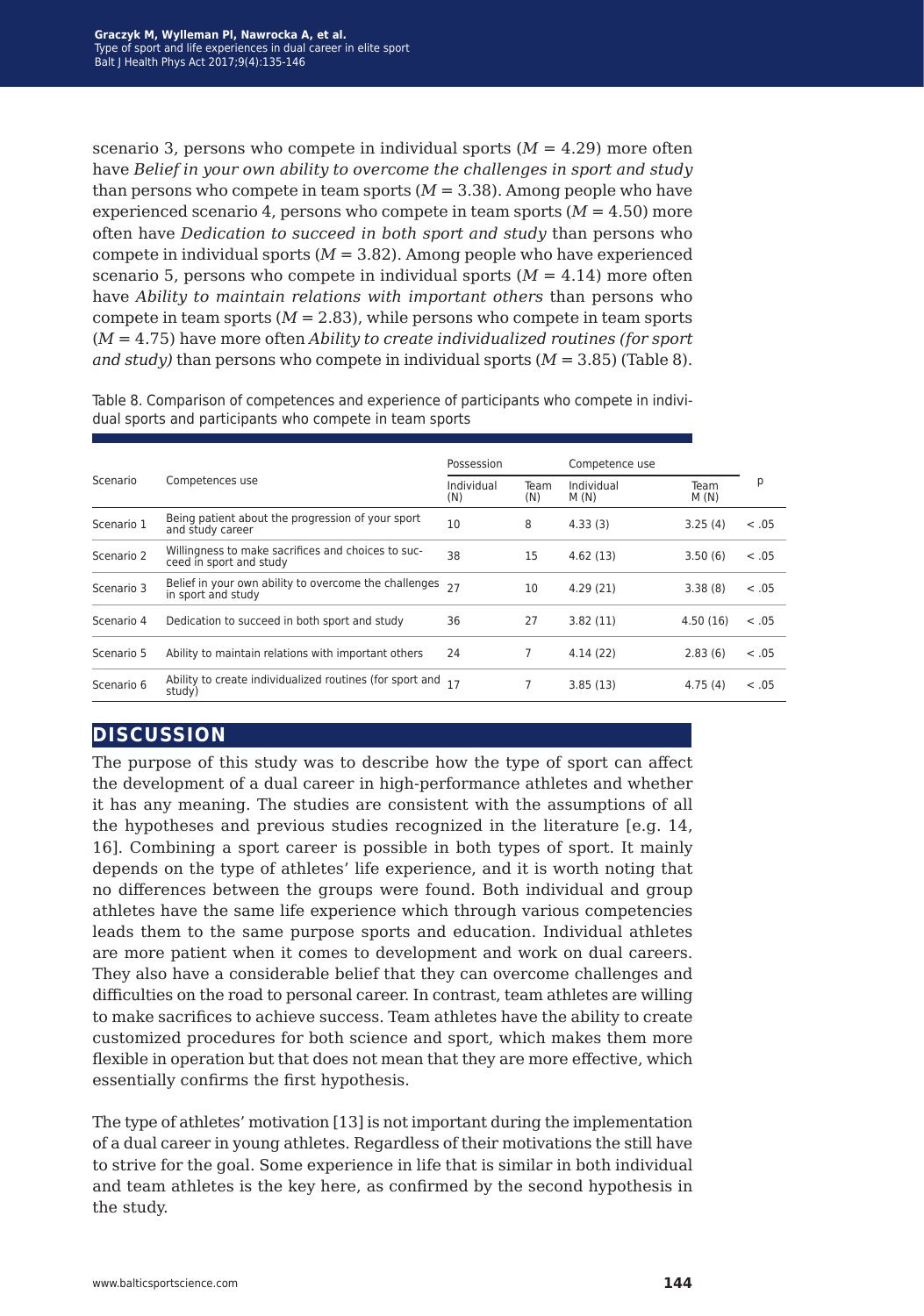The strength of this study is undoubtedly the quantitative (questionnaire) and qualitative (focus groups) research. Focus research is possible especially when the group is homogeneous; however, in-depth interviews in individual cases lengthened the time of research and simultaneously made it more difficult to standardize the tools. It should also be emphasized that the selection of the target group was deliberate and it required athletes to have certain competencies. A dual career (combining sport and education or sport and work) is a good solution with regard to balancing sports and other areas of athletes' lives, preparing them for life after the end of their sports careers [4, 17]. Therefore, this confirms the third hypothesis. The need to pursue a dual career and to promote it among athletes has many benefits. It provides athletes with benefits related to health, e.g. balanced lifestyle, reduced stress levels, with development benefits, e.g. combining life skills, sports and education; it also has a positive impact on the process of self-regulation. Increased social benefits (the positive social effects of the complex systems of social support) of adaptation to life after sport prevents an identity crisis and provides better employment prospects, as a result of, among others, expanded education.

## **conclusions and limitations**

As far as the Authors are aware, the present study is the first to investigate the relationship between life experience and the type of sport in a dual career. To the Authors' knowledge, this is also the first study related to this topic which concerns a particularly large but fairly well defined in terms of demographics group in the society, mainly university professional athletes. Therefore, the paper adds to the existing literature. The instruments and measures used in the present study were standardized and showed adequate validity and reliability. One of the major limitations of the study was a relatively small sample of university students; therefore, the findings cannot be generalized to the population of students without some reservation. In addition, the design of this study was cross-sectional, and therefore it is not possible to draw reliable conclusions about cause and effect. Moreover, all test data are based on selfreport, and the same result can be affected by typical method of error. Possible confounding variables associated with cognitive abilities (e.g. the level of intelligence), the family and social situation (e.g. financial status of the family, number of siblings, housing) were not controlled in this study. Future research should use longitudinal designs to control the more interfering variables and use more elaborate and appropriate measures to assess the directionality between the concepts.

## **ackowledgements**

The research was conducted within the framework of a research grant PROJECT ERASMUS DC GEES (GOLD IN EDUCATION & SPORTS ELITE). About 80%, 624 639 Euro, of the project's total budget was funded by the EU. Education Audiovisual and Culture Executive Agency is responsible for implementing the program Erasmus sport delegated by the European Commission.

Prof. Paul Wylleman was the scientific coordinator of GEES, Koen De Brandt was the secretary of GEES and Dr Marek Graczyk was the national coordinator of GEES.